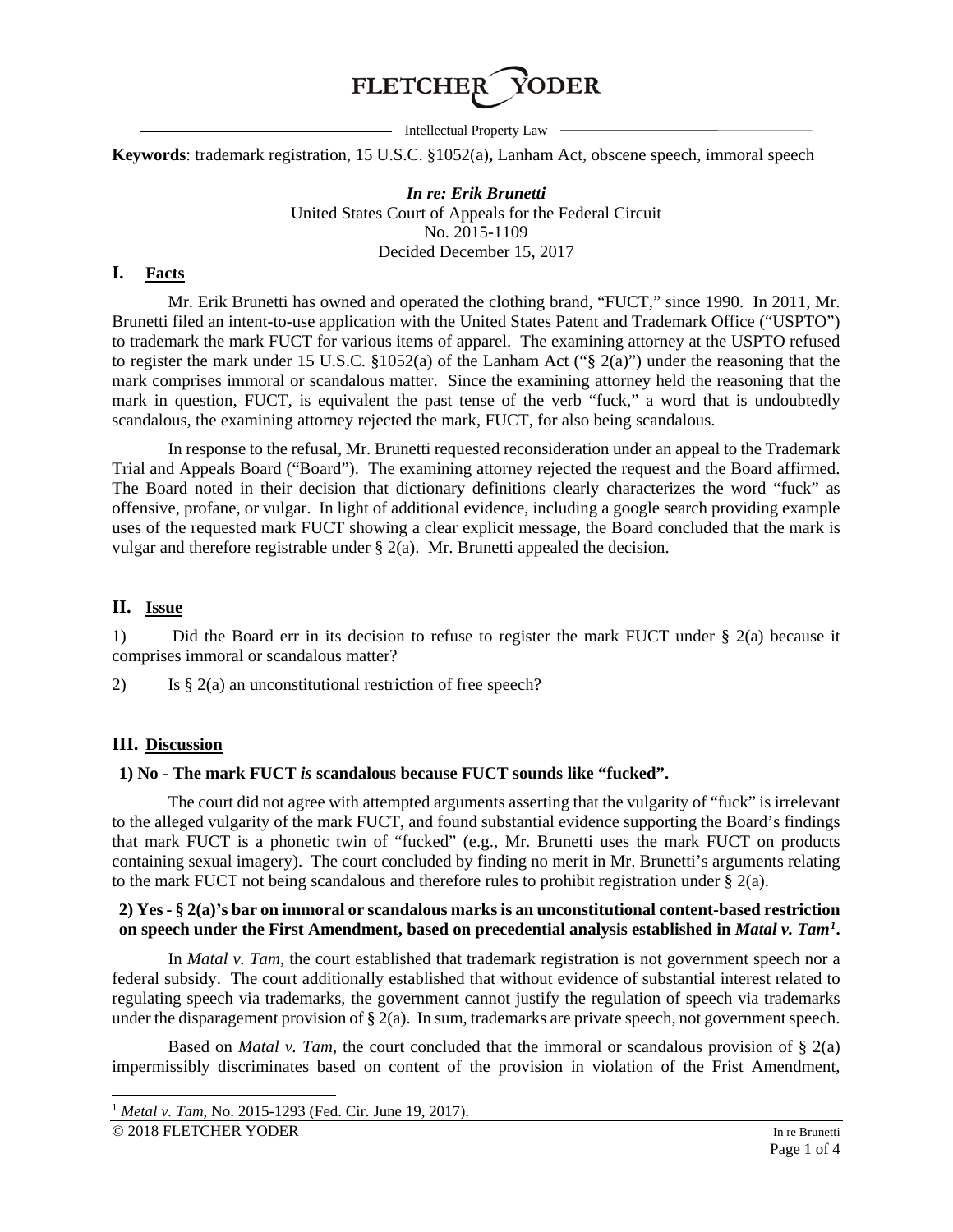independent of whether the immoral or scandalous provision of  $\S$  2(a) is viewpoint discriminatory. The court continued with an analysis paralleling that of the disparagement provision in *Matal v. Tam*.

### **a) Trademark registration is not a government subsidy program nor a limited public forum.**

The court wrote that U.S. Constitution provides Congress the discretion to tax/spend for the general welfare and the discretion to conditionally allocate federal benefits– if the conditions do not infringe upon constitutionally protected freedoms (e.g., free speech). The court relied on Matal *v. Tam* to reiterate that the government subsidy framework does not apply to trademark registration – in particular, because trademark registration does not grant an applicant federal funds upon consideration/grant of the mark. Further, the court found that the trademark registration bears no resemblance to limited public forms defined by case law (e.g., public schools, federal workplace, government property, army base, etc.). Thus, because trademark registration is not a government subsidy program nor part of a limited public forum, the court found that government registration of trademarks does not give the government the right to freely restrict speech via the trademarks.

#### **b) The prohibition on the registration of immoral or scandalous trademarks targets the expressive content of speech, and therefore strict scrutiny should be applied.**

Similar to *Matal v. Tam*, the court noted that USPTO's rejections under § 2(a)'s bar on immoral or scandalous marks are based in the government's belief that the rejected mark conveys an expressive message – in particular, a message that is scandalous or offensive to a substantial portion of the general population. Thus, the court reasoned that  $\S$  2(a) regulates the expressive components of speech, not the commercial components of speech, and as such it should be subject to strict intermediate scrutiny to determine the constitutionality of the immoral and scandalous provision.

# **c) § 2(a)'s bar on immoral or scandalous marks does not survive intermediate scrutiny.**

Intermediate scrutiny requires that the government show that the statute in question directly advances a substantial governmental interest via four-part test. (1) The court determined that immoral or scandalous provision clearly meets the first prong requiring that the provision concern lawful activity and not be misleading. (2) The court determined that the immoral or scandalous provision does not meet the second prong requiring that the provision is used to support substantial government interest because protecting public order/morality is not considered substantial government interest. Elaborating on the second prong, the court continued that protecting the public from profane marks is not akin to precedential government interest in unsuspecting listeners to profanity on the radio, as previously supported by case law*.* Moreover, adults have a First Amendment right to view and hear speech that is profane and scandalous. (3) *Arguendo,* the court continued the analysis pretending that the government has a substantial interest in protecting the public from immoral or scandalous marks. The court found that the immoral or scandalous provision does not meet the third prong requiring that the provision directly advance the government's asserted interest of the second prong. The court asserted that the government failed with meeting the third prong because regardless of whether a trademark is federally registered, an applicant can still brand with the mark of the application and bypass the bar on immoral or scandalous matter. (4) Regardless of the specific type of government interest, the court reasoned, the immoral or scandalous provision does not meet the fourth prong requiring the provision to *not* be more extensive than necessary to serve government interest. The court cited that inconsistent application of the provision by the government creates doubt that the provision was carefully tailored for the government interest. Several examples were submitted where nearly identical marks were rejected by one examiner and approved by another (e.g., USPTO allowing "FUGLY" for use on clothing but not for use on alcoholic beverage, *See* Opinion, page 35).

Considering the four prongs of the test, the immoral or scandalous provision of  $\S$  2(a) does not survive intermediate scrutiny.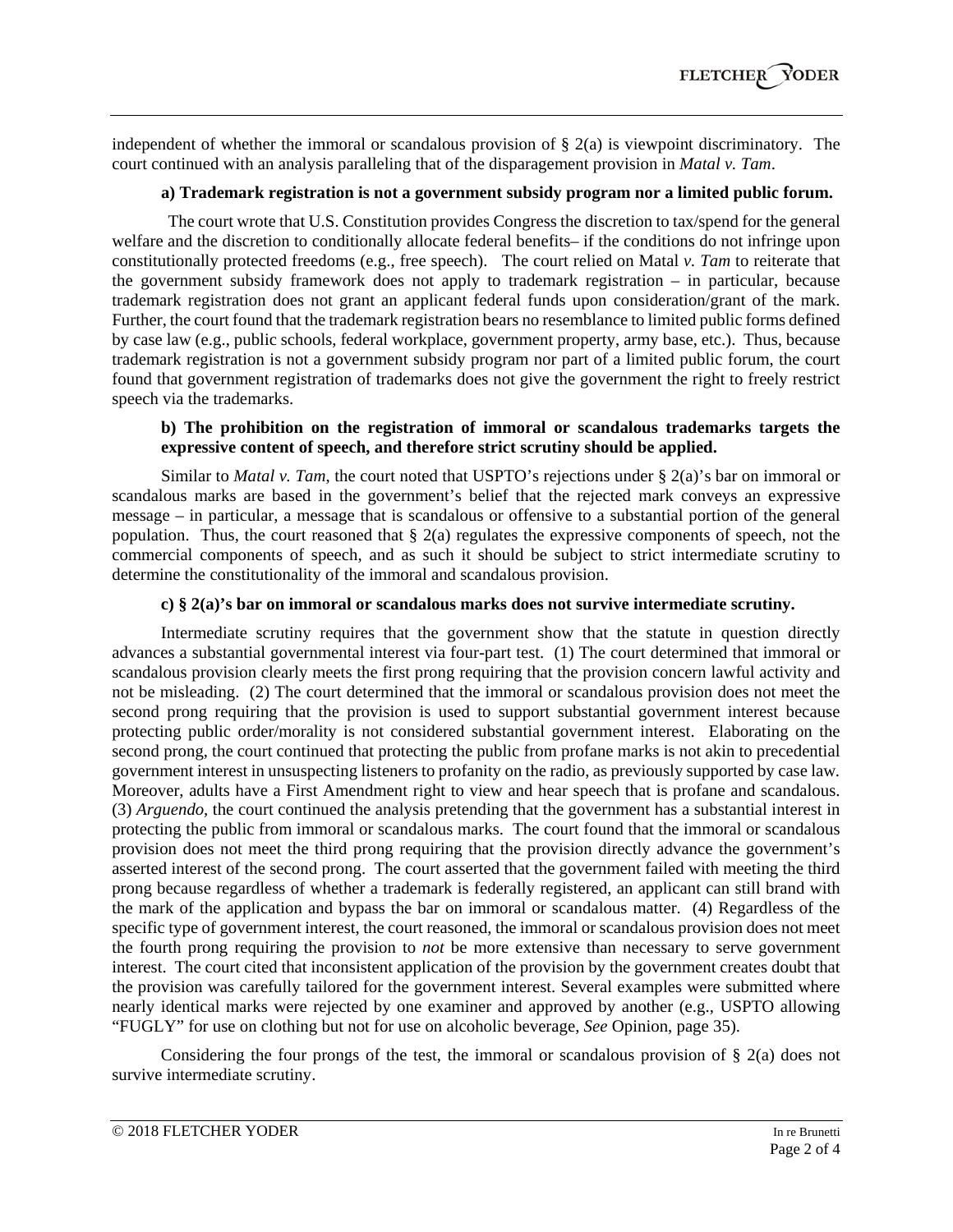# **d) There is no reasonable definition of the statutory terms "scandalous" and "immoral" which would preserve their constitutionality.**

The court wrote that their goal is to interpret statutes narrowly to preserve their constitutionality, when possible and where construction of the statute is reasonable. In sum, the court wrote, while the legislature could rewrite the immoral or scandalous provision, the court cannot. The concurrence proposed using "obscene" as a replacement for "immoral" and "scandalous," however the majority did not see how the words "immoral" and "scandalous" could reasonably be read to be limited to "obscene" (e.g., material of or relating to sexual natures).

# **IV. Conclusion**

The court ruled that the Board did not err in refusing to register the mark FUCT because the mark does comprise immoral or scandalous matter. The court additional ruled that § 2(a)'s bar on registering immoral or scandalous matter is an unconstitutional restriction of free speech. The court reversed the Board's holding and determined that Mr. Brunetti's mark is registerable.

# **V. Concurring Opinion**

Circuit Judge Dyk disagreed in his concurring opinion and believes that a saving construction is possible and that the Courts are obligated to adopt it. Circuit Judge Dyk proposed to limit the clause's reach to obscene marks, rather than declaring the entirety of  $\S$  2(a) as unconstitutional. Circuit Judge Dyk explained in his concurring opinion that there is a long history of the Supreme Court narrowing the scope of similarly worded statutes to cover only obscene speech and continued to explain that he concurs on the grounds that there is no substantial evidence that the mark FUCT is obscene.